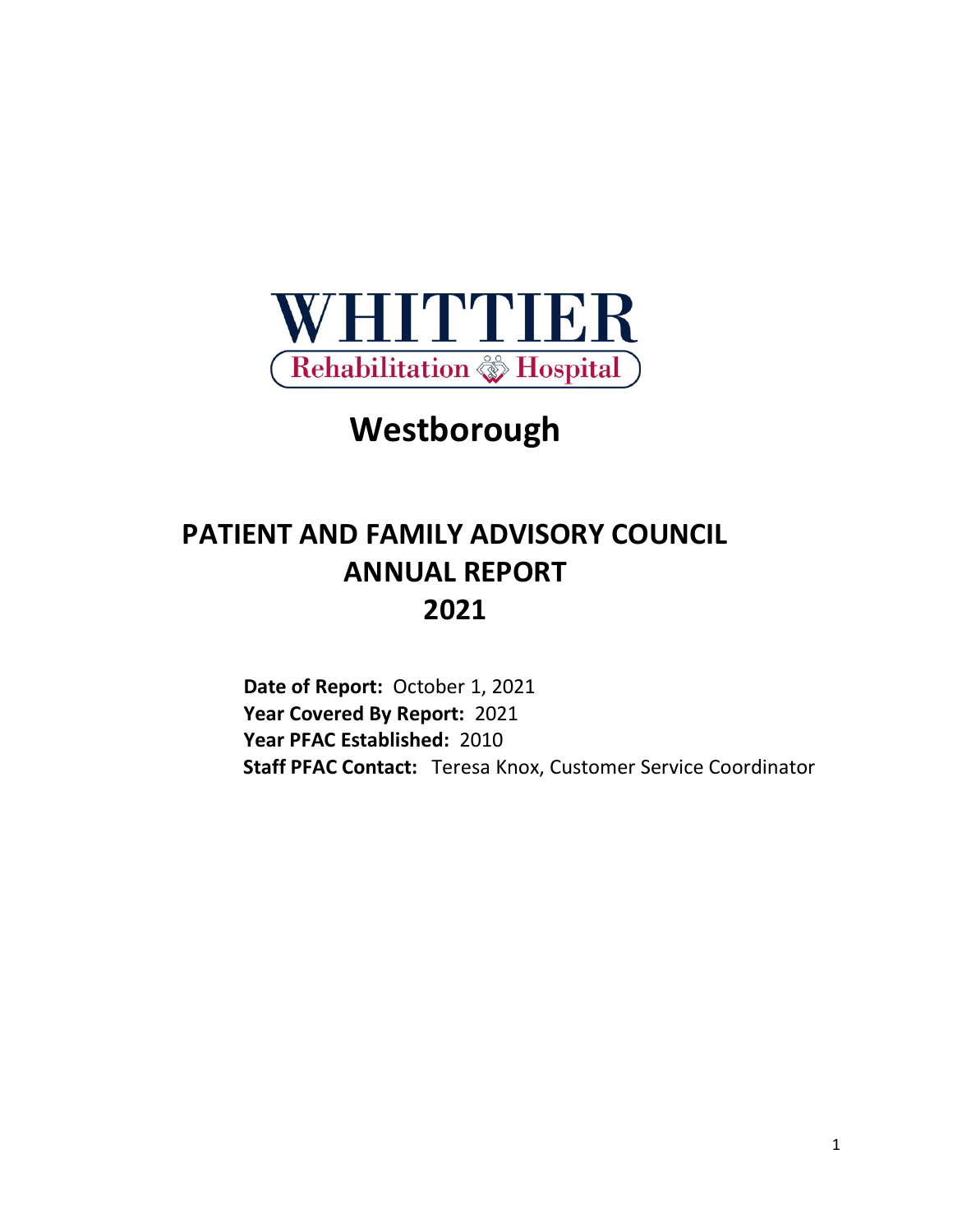# **2021 Patient and Family Advisory Council Annual Report Form**

*The survey questions concern PFAC activities in fiscal year 2021 only: (July 1, 2020 – June 30, 2021).*

# **Section 1: General Information**

#### **1. Hospital Name:**

*NOTE: Massachusetts law requires every hospital to make a report about its PFAC publicly available. HCFA strongly encourages the completion of an individual report for each hospitals-wide PFAC.*

#### 1a. **Which best describes your PFAC?**

- ☐ We are the only PFAC at a single hospital **skip to #3 below**
- ☒ We are a PFAC for a system with several hospitals **skip to #2C below**
- ☐ We are one of multiple PFACs at a single hospital
- $\Box$  We are one of several PFACs for a system with several hospitals **skip to #2C below**
- □ Other (Please describe):

1b. Will another PFAC at your hospital also submit a report?

- $\Box$  Yes
- $\nabla$  No
- ☐ Don't know

1c. Will another hospital within your system also submit a report?

- ☒ Yes
- $\Box$  No
- ☐ Don't know

#### **3. Staff PFAC Co-Chair Contact:**

- 2a. Name and Title: Teresa Knox, Customer Service Coordinator
- 2b. Email: tknox@whittierhealth.com
- 2c. Phone: 508-871-2155
- $\Box$  Not applicable

#### **4. Patient/Family PFAC Co-Chair Contact:**

- 3a. Name and Title: Linda Thomasino, Co-Chair
- 3b. Email: linda.thomasino@gmail.com
- 3c. Phone: 978-833-4321
- $\Box$  Not applicable

#### **5. Is the Staff PFAC Co-Chair also the Staff PFAC Liaison/Coordinator?**

- ☒ Yes skip **to #7 (Section 1)** below
- ☐ No describe below in **#6**

#### **6. Staff PFAC Liaison/Coordinator Contact:**

- 6a. Name and Title:
- 6b. Email:
- 6c. Phone:
- $\square$  Not applicable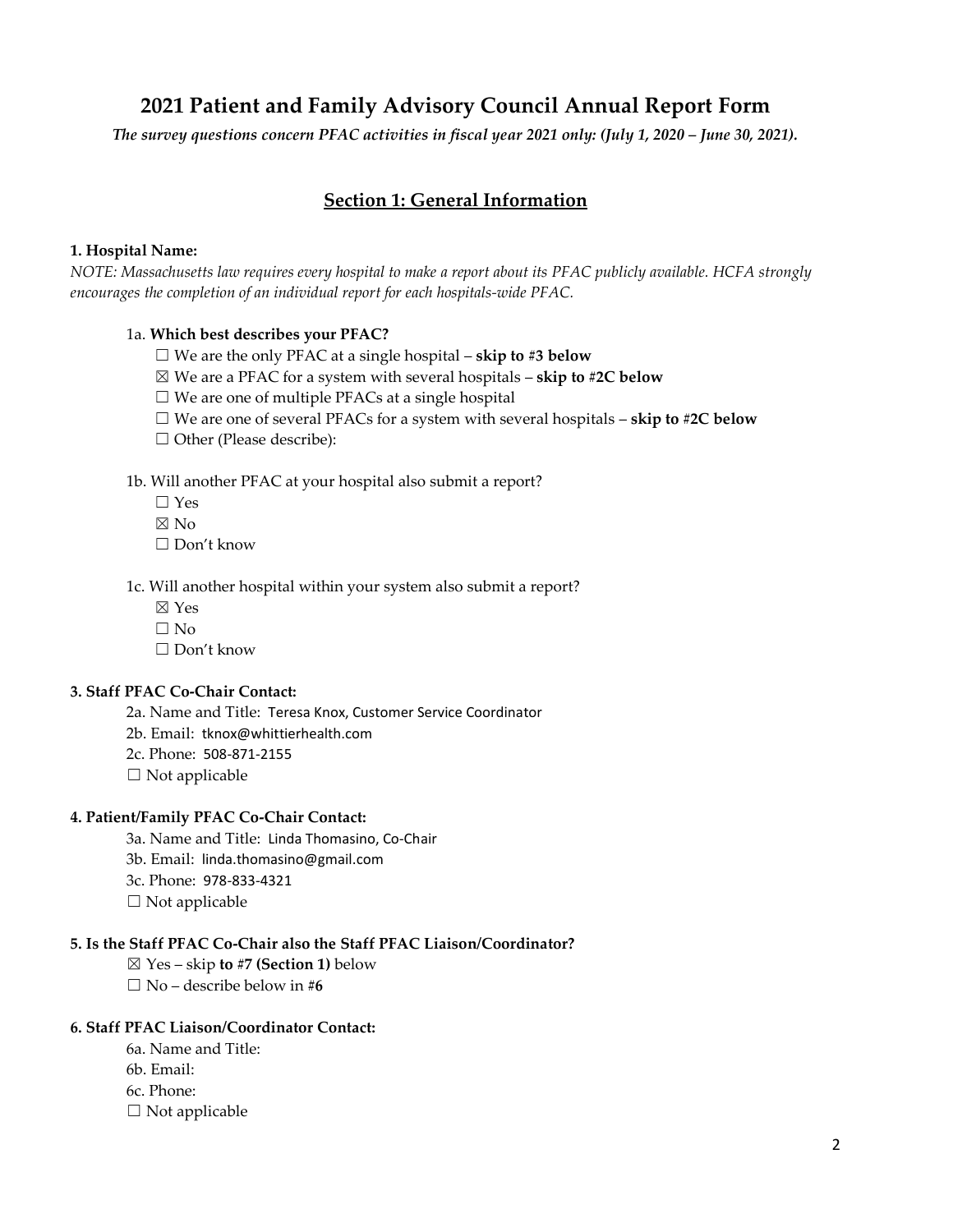# **Section 2: PFAC Organization**

#### **7. This year, the PFAC recruited new members through the following approaches (check all that apply):**

- □ Case managers/care coordinators
- $\Box$  Community based organizations
- $\Box$  Community events
- ☐ Facebook, Twitter, and other social media
- $\Box$  Hospital banners and posters
- $\Box$  Hospital publications
- $\Box$  Houses of worship/religious organizations
- ☐ Patient satisfaction surveys
- $\Box$  Promotional efforts within institution to patients or families
- $\Box$  Promotional efforts within institution to providers or staff
- ☐ Recruitment brochures
- $\Box$  Word of mouth/through existing members
- □ Other (Please describe):
- $\boxtimes$  N/A we did not recruit new members in FY 2020
- **8. Total number of staff members on the PFAC:** Three
- **9. Total number of patient or family member advisors on the PFAC:** Seven
- **10. The name of the hospital department supporting the PFAC is:** Administration
- **11. The hospital position of the PFAC Staff Liaison/Coordinator is:** Customer Service Coordinator

## **12. The hospital provides the following for PFAC members to encourage their participation in meetings (check all that apply):**

- $\boxtimes$  Annual gifts of appreciation
- $\boxtimes$  Assistive services for those with disabilities
- $\boxtimes$  Conference call phone numbers or "virtual meeting" options
- $\Box$  Meetings outside 9am-5pm office hours
- $\boxtimes$  Parking, mileage, or meals
- □ Payment for attendance at annual PFAC conference
- $\Box$  Payment for attendance at other conferences or trainings
- ☐ Provision/reimbursement for child care or elder care
- $\Box$  Stipends
- $\boxtimes$  Translator or interpreter services
- □ Other (Please describe):
- $\Box$  N/A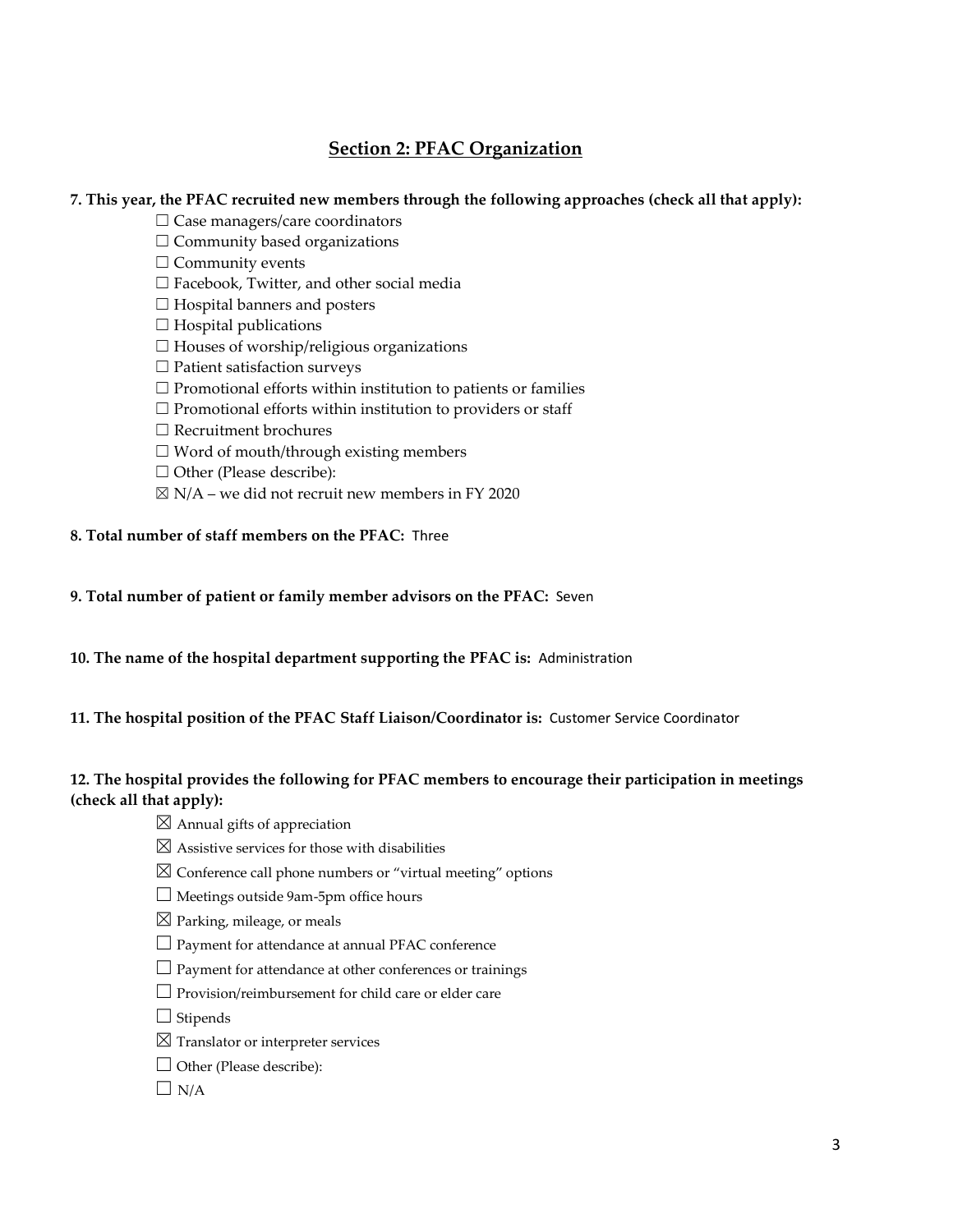# **Section 3: Community Representation**

*The PFAC regulations require that patient and family members in your PFAC be "representative of the community served by the hospital." If you are not sure how to answer the following questions, contact your community relations office or check "don't know."*

## **13. Our hospital's catchment area is geographically defined as:** Metrowest Area

 $\Box$  Don't know

## **14. The racial and ethnic groups in these areas include (please provide percentages; if you are unsure of the percentages check "don't know"):**

|                                                              |                                                         |                        |                                         | <b>RACE</b>                                                         |               |                        | <b>ETHNICITY</b>                                              |                      |
|--------------------------------------------------------------|---------------------------------------------------------|------------------------|-----------------------------------------|---------------------------------------------------------------------|---------------|------------------------|---------------------------------------------------------------|----------------------|
|                                                              | $\frac{0}{0}$<br>American<br>Indian or<br>Alaska Native | $\frac{0}{0}$<br>Asian | $\%$<br>Black or<br>African<br>American | $\frac{0}{0}$<br>Native<br>Hawaiian or<br>other Pacific<br>Islander | $\%$<br>White | $\frac{0}{0}$<br>Other | $\frac{0}{0}$<br>Hispanic,<br>Latino, or<br>Spanish<br>origin |                      |
| 14a. Our defined<br>catchment area                           | 0.0                                                     | 2.0                    | 0.6                                     | 0.0                                                                 | 84.2          | 2.6                    | 10.6                                                          | Don't know<br>П      |
| 14b. Patients the<br>hospital provided<br>care to in FY 2021 | 0.0                                                     | 1.0                    | 2.0                                     | $\overline{0}$                                                      | 92.0          | 3.0                    | 2.0                                                           | $\Box$<br>Don't know |
| 14c. The PFAC<br>patient and family<br>advisors in FY 2021   | 0.0                                                     | 0.0                    | 0.0                                     | 0.0                                                                 | 100.0         | 0.0                    | 0.0                                                           | $\Box$ Don't know    |

# **15. The languages spoken in these areas include (please provide percentages; if you are unsure of the percentages select "don't know"):**

|                                                        | <b>Limited English Proficiency (LEP)</b><br>$\frac{0}{0}$ |                   |
|--------------------------------------------------------|-----------------------------------------------------------|-------------------|
| 15a. Patients the hospital provided care to in FY 2021 | .013                                                      | $\Box$ Don't know |
| 15b. PFAC patient and family advisors in FY 2021       | $\Omega$                                                  | $\Box$ Don't know |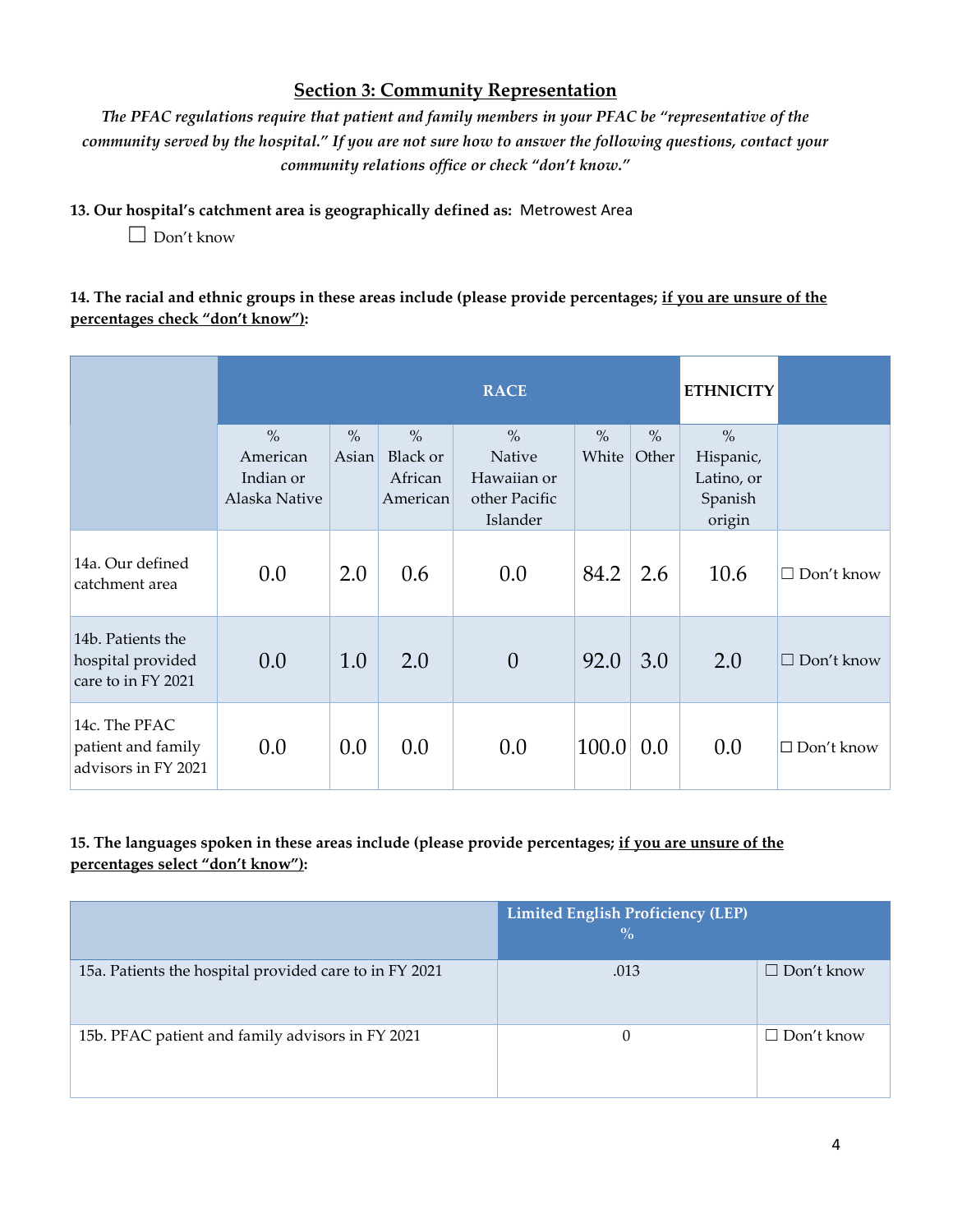15c. What percentage of patients that the hospital provided care to in FY 2021 spoke the following as their primary language?

|                     | $\frac{0}{0}$ |
|---------------------|---------------|
| Spanish             | .005          |
| Portuguese          | .002          |
| Chinese             | 0             |
| Haitian Creole      | .001          |
| Vietnamese          | O             |
| Russian             | .002          |
| French              | O             |
| Mon-Khmer/Cambodian | 0             |
| Italian             | .001          |
| Arabic              | U             |
| Albanian            |               |
| Cape Verdean        |               |
|                     |               |

☐ Don't know

15d. In FY 2021, what percentage of PFAC patient and family advisors spoke the following as their primary language?

|                     | $\frac{0}{0}$  |
|---------------------|----------------|
| Spanish             | $\overline{0}$ |
| Portuguese          | $\Omega$       |
| Chinese             | $\theta$       |
| Haitian Creole      | $\Omega$       |
| Vietnamese          | $\Omega$       |
| Russian             | $\bigcap$      |
| French              | $\Omega$       |
| Mon-Khmer/Cambodian | $\Omega$       |
| Italian             | $\Omega$       |
| Arabic              | $\Omega$       |
| Albanian            | $\theta$       |
| Cape Verdean        | $\bigcap$      |

☐ Don't know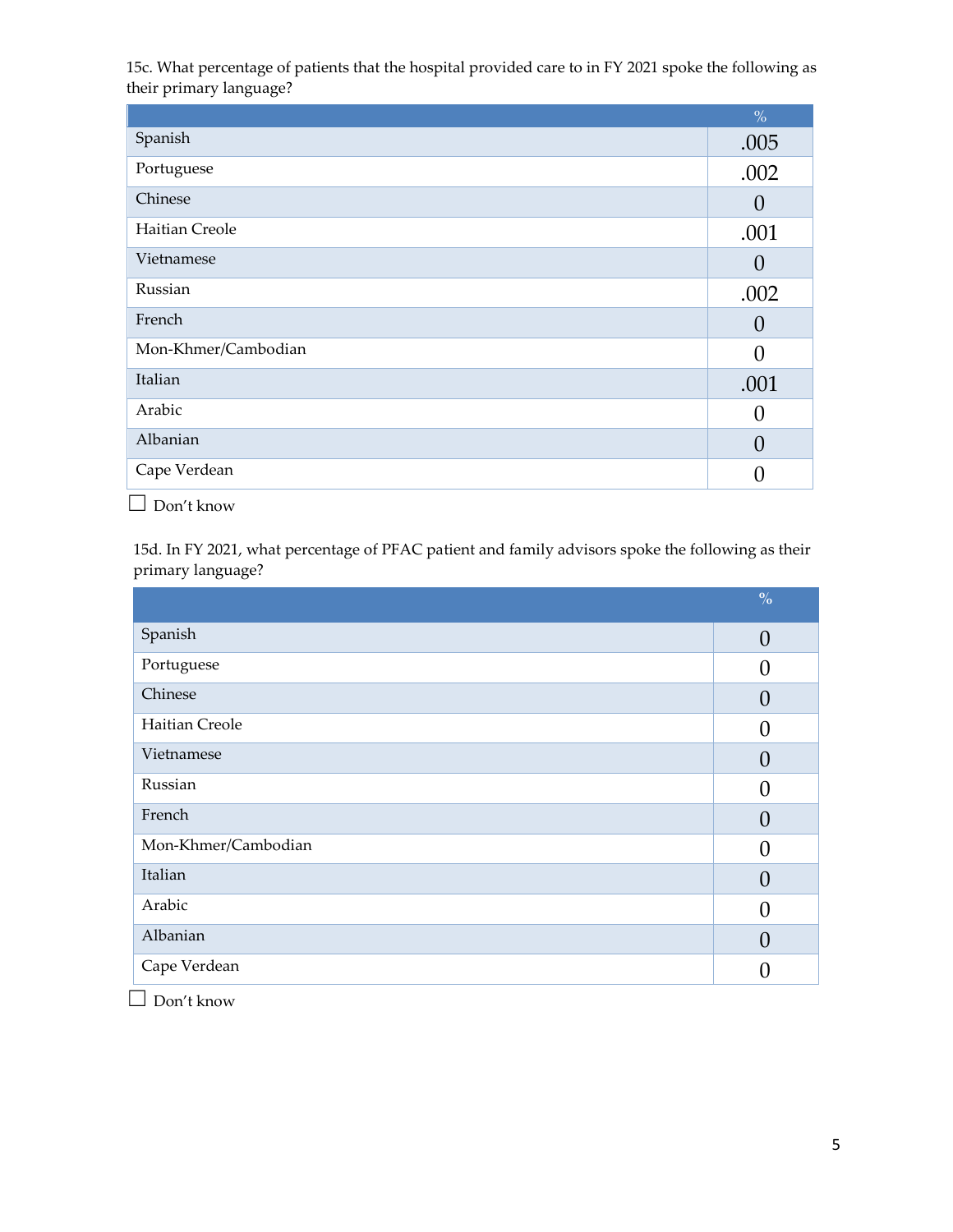**16. The PFAC is undertaking the following activities to ensure appropriate representation of our membership in comparison to our patient population or catchment area: Our PFAC committee recruits members with no regards to race or ethnicity. Our committee represents our catchment area which is predominately white. We will continue to recruit all individuals of all race and ethnicity. At the time of admission and discharge, PFAC information is distributed to patients in their admission packets and with hospital surveys after discharge.** 

# **Section 4: PFAC Operations**

#### **17. Our process for developing and distributing agendas for the PFAC meetings (choose):**

 $\boxtimes$  Staff develops the agenda and sends it out prior to the meeting

- $\boxtimes$  Staff develops the agenda and distributes it at the meeting
- $\Box$  PFAC members develop the agenda and send it out prior to the meeting
- $\Box$  PFAC members develop the agenda and distribute it at the meeting
- □ PFAC members and staff develop agenda together and send it out prior to the meeting. (Please describe below in **#17a**)
- $\Box$  PFAC members and staff develop agenda together and distribute it at the meeting. (Please describe below in #**17a**)
- $\Box$  Other process (Please describe below in #17**b**)
- $\Box$  N/A the PFAC does not use agendas

17a. If staff and PFAC members develop the agenda together, please describe the process:

17b. If other process, please describe:

#### **18. The PFAC goals and objectives for 2021 were: (check the best choice):**

- $\Box$  Developed by staff alone
- $\Box$  Developed by staff and reviewed by PFAC members
- $\boxtimes$  Developed by PFAC members and staff
- ☐ N/A we did not have goals for FY 2020– **Skip to #20**

#### **19. The PFAC had the following goals and objectives for 2021:**

- **1. Finalize FAQ handout for patients and families to be given at admission.**
- **2. Implement a process of checking on patient's personal belongings daily and to help with prevention of lost items, such as dentures and hearing aids.**
- **3. Ongoing recruitment of members.**

**20. Please list any subcommittees that your PFAC has established: We have no subcommittees at this time.**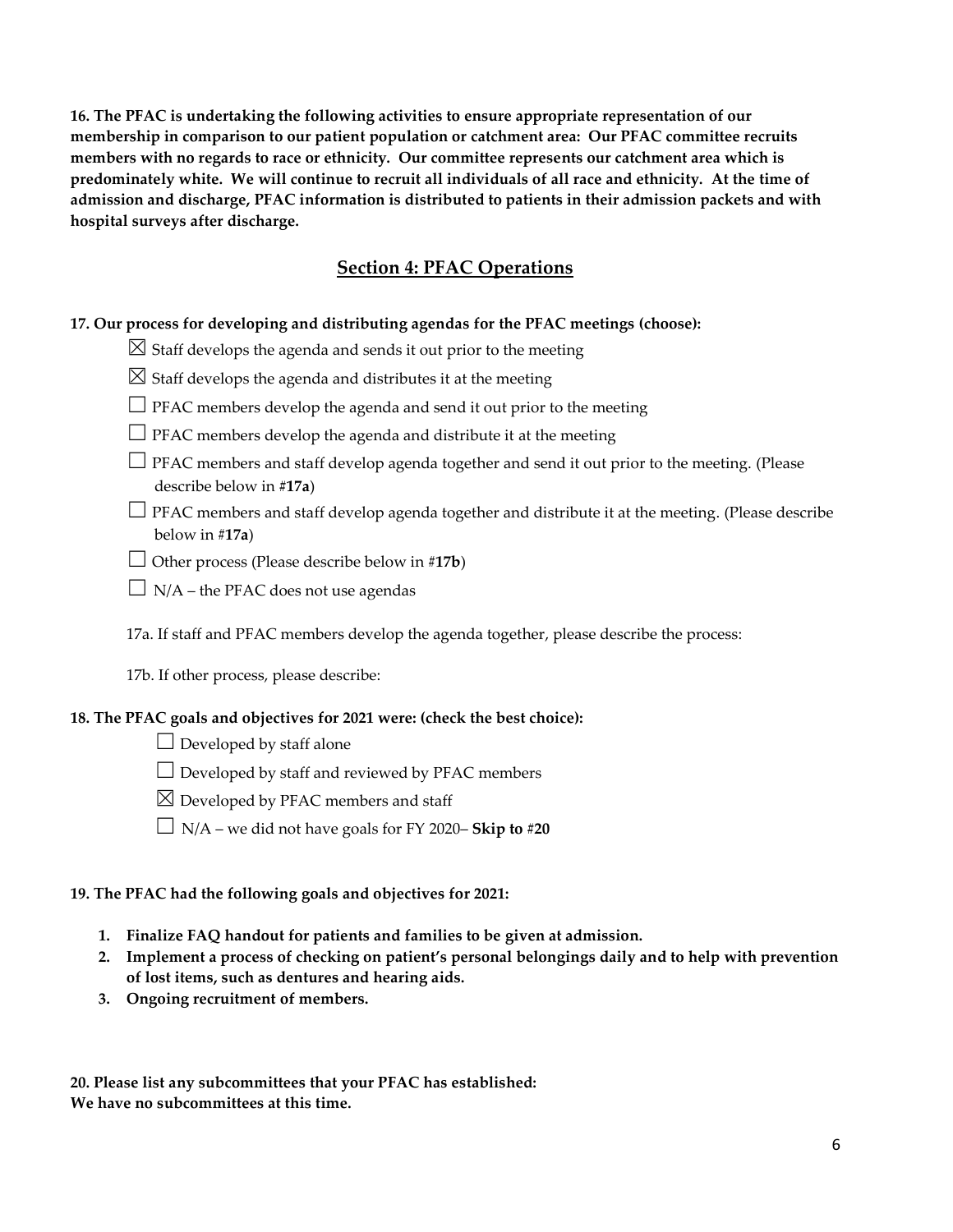#### **21. How does the PFAC interact with the hospital Board of Directors (check all that apply):**

- $\boxtimes$  PFAC submits annual report to Board
- $\boxtimes$  PFAC submits meeting minutes to Board
- $\boxtimes$  Action items or concerns are part of an ongoing "Feedback Loop" to the Board
- $\Box$  PFAC member(s) attend(s) Board meetings
- $\Box$  Board member(s) attend(s) PFAC meetings
- $\Box$  PFAC member(s) are on board-level committee(s)
- $\Box$  Other (Please describe):
- $\Box$  N/A the PFAC does not interact with the Hospital Board of Directors

## **22. Describe the PFAC's use of email, listservs, or social media for communication:**

#### **We utilize emails for distribution of meeting minutes, meeting reminders and agendas.**

 $\Box$  N/A – We don't communicate through these approaches

# **Section 5: Orientation and Continuing Education**

#### **23. Number of new PFAC members this year:** We had no new members this year.

#### **24. Orientation content included (check all that apply):**

- $\Box$  "Buddy program" with experienced members
- $\Box$  Check-in or follow-up after the orientation
- $\boxtimes$  Concepts of patient- and family-centered care (PFCC)
- $\Box$  General hospital orientation
- $\boxtimes$  Health care quality and safety
- $\boxtimes$  History of the PFAC
- $\boxtimes$  Hospital performance information
- $\Box$  Immediate "assignments" to participate in PFAC work
- $\Box$  Information on how PFAC fits within the organization's structure
- $\Box$  In-person training
- $\boxtimes$  Massachusetts law and PFACs
- $\Box$  Meeting with hospital staff
- $\Box$  Patient engagement in research
- $\boxtimes$  PFAC policies, member roles and responsibilities
- $\Box$  Skills training on communication, technology, and meeting preparation
- ☐ Other (Please describe below in #**24a**)
- $\Box$  N/A the PFAC members do not go through a formal orientation process

24a. If other, describe: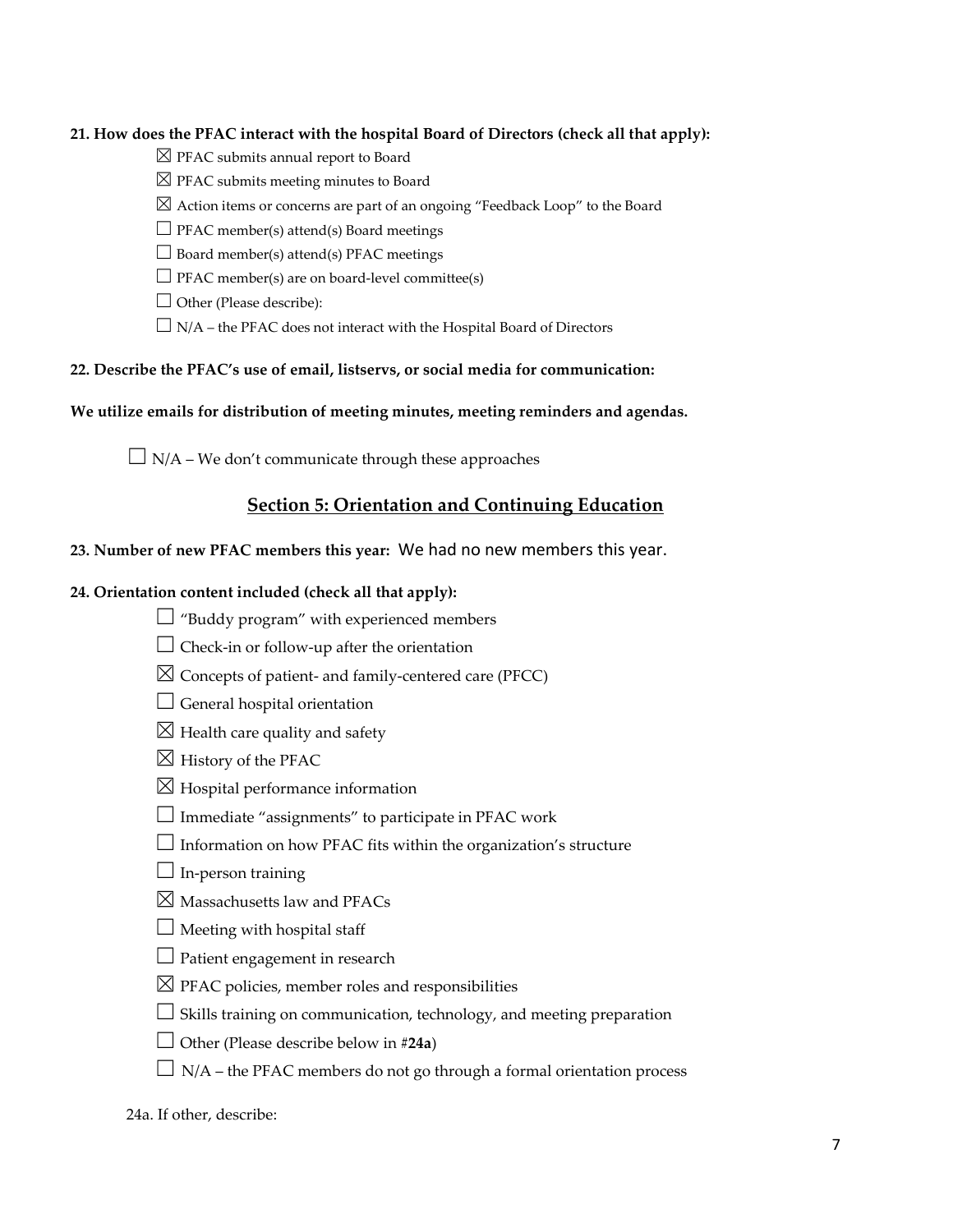#### **25. The PFAC received training on the following topics:**

- $\boxtimes$  Concepts of patient- and family-centered care (PFCC)
- $\boxtimes$  Health care quality and safety measurement
- $\Box$  Health literacy

 $\Box$  A high-profile quality issue in the news in relation to the hospital (e.g. simultaneous surgeries, treatment of VIP patients, mental/behavioral health patient discharge, etc.)

- $\Box$  Hospital performance information
- $\Box$  Patient engagement in research
- $\Box$  Types of research conducted in the hospital
- ☐ Other (Please describe below in **#25a**)
- $\Box$  N/A the PFAC did not receive training

25a. If other, describe:

# **Section 6: FY 2021 PFAC Impact and Accomplishments**

*The following information concerns PFAC activities in the fiscal year 2021.*

#### **26. Please share the following information on the PFACs accomplishments and impacts:**

26a. What were the three greatest accomplishments/impacts of the PFAC related to providing feedback or perspective?

| Accomplishment/Impact                                                                                                                               | Idea came from (choose one)                                                                                 |
|-----------------------------------------------------------------------------------------------------------------------------------------------------|-------------------------------------------------------------------------------------------------------------|
| Accomplishment/Impact 1:<br>Members participated in<br>discussion around innovative<br>methods for continuing meetings<br>during pandemic via Zoom. | $\boxtimes$ Patient/family advisors of the PFAC<br>Department, committee, or unit that requested PFAC input |
| Accomplishment/Impact 2:<br>Members continued to offer<br>feedback for our website.                                                                 | $\boxtimes$ Patient/family advisors of the PFAC<br>Department, committee, or unit that requested PFAC input |
| Accomplishment/Impact 3:                                                                                                                            | $\Box$ Patient/family advisors of the PFAC<br>Department, committee, or unit that requested PFAC input      |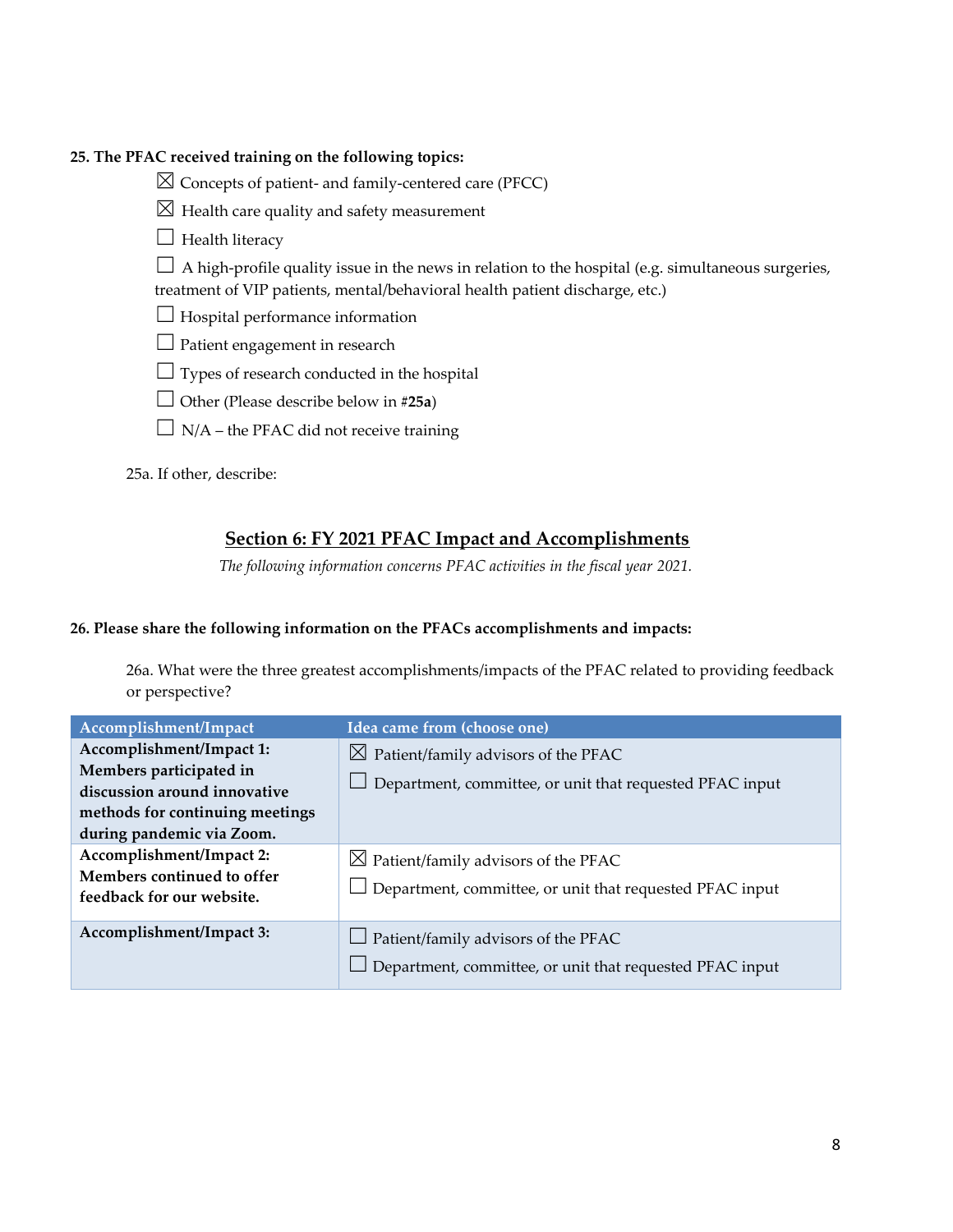26b. What were the three greatest accomplishments/impacts of the PFAC related to influencing the institution's financial and programmatic decisions?

| Accomplishment/Impact                                                                                                                                                            | Idea came from (choose one)                                                                                   |
|----------------------------------------------------------------------------------------------------------------------------------------------------------------------------------|---------------------------------------------------------------------------------------------------------------|
| Accomplishment/Impact 1:<br>Full reporting to PFAC members<br>on how Covid impacted our<br>facility and we handled the<br>pandemic in regards to PPE<br>supplies and visitation. | $\boxtimes$ Patient/family advisors of the PFAC<br>Department, committee, or unit that requested PFAC input   |
| Accomplishment/Impact 2:                                                                                                                                                         | Patient/family advisors of the PFAC<br>Department, committee, or unit that requested PFAC input               |
| Accomplishment/Impact 3:                                                                                                                                                         | $\Box$ Patient/family advisors of the PFAC<br>$\Box$ Department, committee, or unit that requested PFAC input |

26c. What were the three greatest accomplishments/impacts of the PFAC related leading/co-leading programs and initiatives?

| Accomplishment/Impact    | Idea came from (choose one)                                                                                   |
|--------------------------|---------------------------------------------------------------------------------------------------------------|
| Accomplishment/Impact 1: | $\Box$ Patient/family advisors of the PFAC                                                                    |
| <b>None</b>              | Department, committee, or unit that requested PFAC input                                                      |
| Accomplishment/Impact 2: | $\Box$ Patient/family advisors of the PFAC<br>$\Box$ Department, committee, or unit that requested PFAC input |
| Accomplishment/Impact 3: | $\Box$ Patient/family advisors of the PFAC<br>$\Box$ Department, committee, or unit that requested PFAC input |

#### **27. The five greatest challenges the PFAC had in FY 2021:**

**Challenge 1: Covid -19 pandemic cause cancellation of in-person meetings.**

**Challenge 2: Recruitment of new members during pandemic.**

**Challenge 3: Restrictions on committee goals due to Covid.**

**Challenge 4: Moving forward with agenda/goals with limited membership.**

#### **Challenge 5: Several members not comfortable with virtual Zoom meetings.**

 $\Box$  N/A – we did not encounter any challenges in FY 2021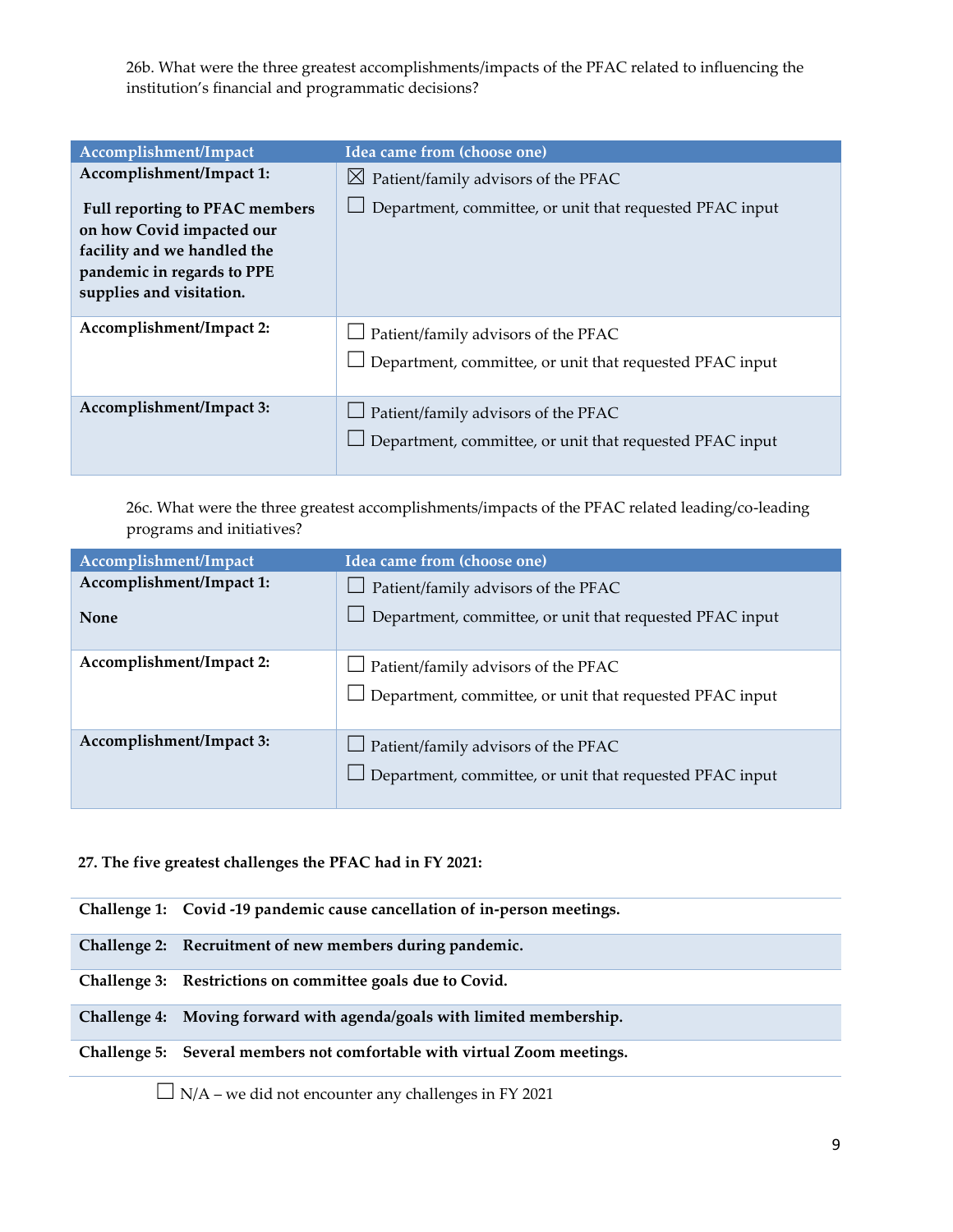#### **28. The PFAC members serve on the following hospital-wide committees, projects, task forces, work groups,**

#### **or Board committees:**

- ☐ Behavioral Health/Substance Use
- ☐ Bereavement
- ☐ Board of Directors
- ☐ Care Transitions
- □ Code of Conduct
- ☐ Community Benefits
- □ Critical Care
- ☐ Culturally Competent Care
- ☐ Discharge Delays
- ☐ Diversity & Inclusion
- ☐ Drug Shortage
- ☐ Eliminating Preventable Harm
- ☐ Emergency Department Patient/Family Experience Improvement
- □ Ethics
- $\Box$  Institutional Review Board (IRB)
- ☐ Lesbian, Gay, Bisexual, and Transgender (LGBT) Sensitive Care
- ☐ Patient Care Assessment
- ☐ Patient Education
- ☐ Patient and Family Experience Improvement
- ☐ Pharmacy Discharge Script Program
- ☐ Quality and Safety
- ☐ Quality/Performance Improvement
- □ Surgical Home
- □ Other (Please describe):
- ☒ N/A **–** the PFAC members do not serve on these **Skip to #30**

#### **29. How do members on these hospital-wide committees or projects report back to the PFAC about their work? N/A**

#### **30. The PFAC provided advice or recommendations to the hospital on the following areas mentioned in the Massachusetts law (check all that apply):**

- ☐ Institutional Review Boards
- ☐ Patient and provider relationships
- $\boxtimes$  Patient education on safety and quality matters
- $\boxtimes$  Quality improvement initiatives
- $\Box$  N/A the PFAC did not provide advice or recommendations to the hospital on these areas in FY 2020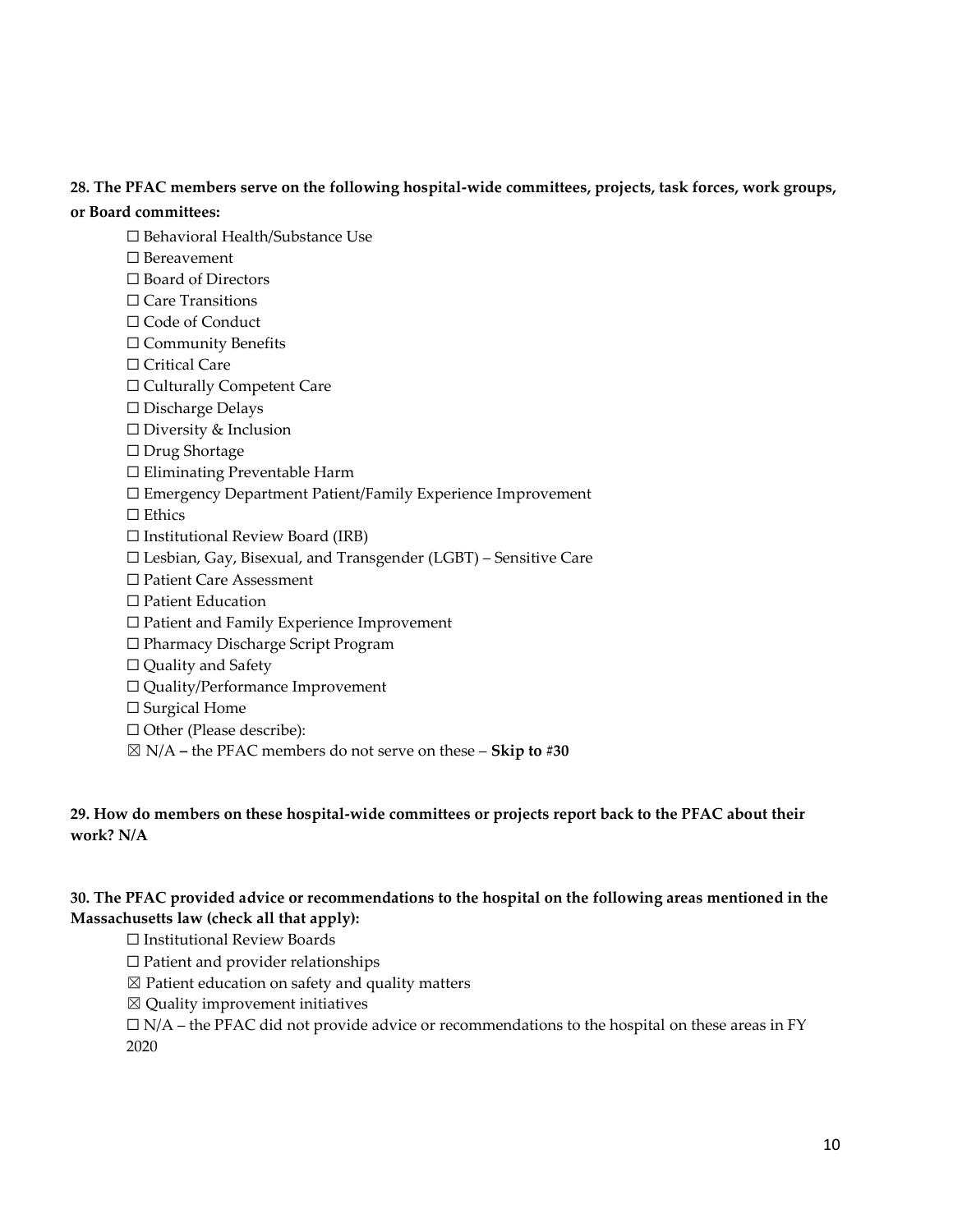## **31. PFAC members participated in the following activities mentioned in the Massachusetts law (check all that apply):**

 $\Box$  Advisory boards/groups or panels

☐ Award committees

 $\Box$  Co-trainers for clinical and nonclinical staff, in-service programs, and health professional trainees

 $\square$  Search committees and in the hiring of new staff

- $\boxtimes$  Selection of reward and recognition programs
- $\boxtimes$  Standing hospital committees that address quality

□ Task forces

 $\Box$  N/A – the PFAC members did not participate in any of these activities

#### **32. The hospital shared the following public hospital performance information with the PFAC (check all that apply):**

#### **32a. Complaints and serious events**

- ☒ Complaints and investigations reported to Department of Public Health (DPH)
- ☒ Healthcare-Associated Infections (National Healthcare Safety Network)
- $\boxtimes$  Patient complaints to hospital
- ☒ Serious Reportable Events reported to Department of Public Health (DPH)

#### **32b. Quality of care**

- $\Box$  High-risk surgeries (such as aortic valve replacement, pancreatic resection)
- $\boxtimes$  Joint Commission Accreditation Quality Report (such as asthma care, immunization, stroke care)
- $\boxtimes$  Medicare Hospital Compare (such as complications, readmissions, medical imaging)

☐ Maternity care (such as C-sections, high risk deliveries)

#### **32c. Resource use, patient satisfaction, and other**

 $\Box$  Inpatient care management (such as electronically ordering medicine, specially trained doctors for ICU patients)

☒ Patient experience/satisfaction scores (eg. HCAHPS - Hospital Consumer Assessment of Healthcare Providers and Systems)

 $\Box$  Resource use (such as length of stay, readmissions)

☐ Other (Please describe):

☐ N/A – the hospital did not share performance information with the PFAC – **Skip to #35**

#### **33. Please explain why the hospital shared only the data you checked in Q 32 above:**

Our volunteer members can only offer us a limited time for our quarterly meetings.

## **34. Please describe how the PFAC was engaged in discussions around these data in #32 above and any resulting quality improvement initiatives:**

**PFAC members are given quality improvement reports/grafts to review. We discuss these reports at each of our meetings.**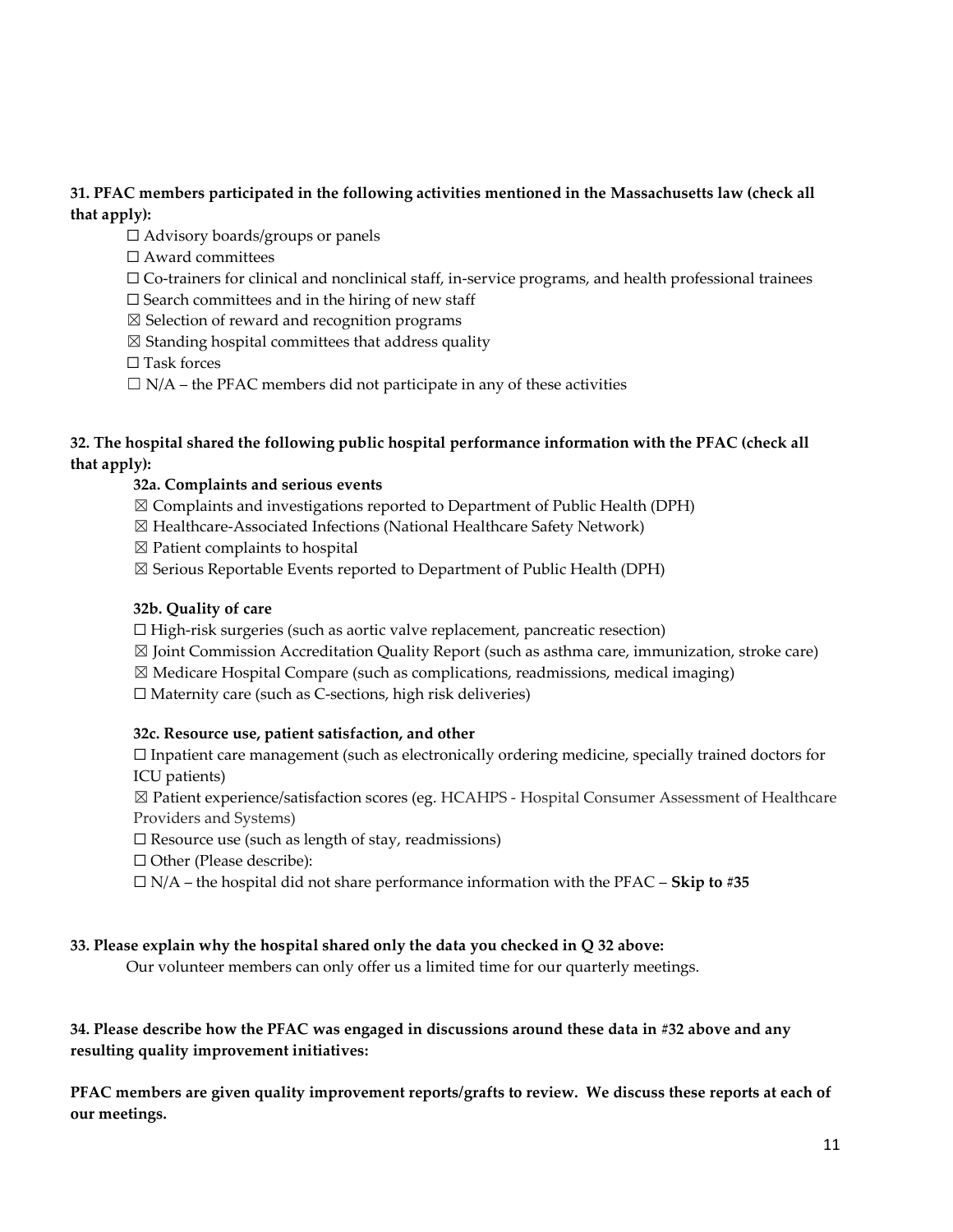#### **35. The PFAC participated in activities related to the following state or national quality of care initiatives (check all that apply):**

- 35a. National Patient Safety Hospital Goals  $\Box$  Identifying patient safety risks  $\Box$  Identifying patients correctly  $\Box$  Preventing infection  $\Box$  Preventing mistakes in surgery
- 
- $\Box$  Using medicines safely
- $\Box$  Using alarms safely

35b. Prevention and errors  $\boxtimes$  Care transitions (e.g., discharge planning, passports, care coordination, and follow up between care settings)

☐ Checklists

☐ Electronic Health Records –related errors

- $\Box$  Hand-washing initiatives
- ☐ Human Factors Engineering
- $\Box$  Fall prevention
- □ Team training
- □ Safety

35c. Decision-making and advanced planning

 $\Box$  End of life planning (e.g., hospice, palliative, advanced directives)

☐ Health care proxies

 $\boxtimes$  Improving information for patients and families

☐ Informed decision making/informed consent

35d. Other quality initiatives  $\Box$  Disclosure of harm and apology  $\Box$  Integration of behavioral health care ☐ Rapid response teams ☐ Other (Please describe):  $\boxtimes$  N/A – the PFAC did not work in quality of care initiatives

#### **36. Were any members of your PFAC engaged in advising on research studies?**

☐ Yes ☒ No – **Skip to #40 (Section 6)**

#### **37. In what ways are members of your PFAC engaged in advising on research studies? Are they:**

☐ Educated about the types of research being conducted

☐ Involved in study planning and design

 $\Box$  Involved in conducting and implementing studies

☐ Involved in advising on plans to disseminate study findings and to ensure that findings are communicated in understandable, usable ways

 $\Box$  Involved in policy decisions about how hospital researchers engage with the PFAC (e.g. they work on a policy that says researchers have to include the PFAC in planning and design for every study)